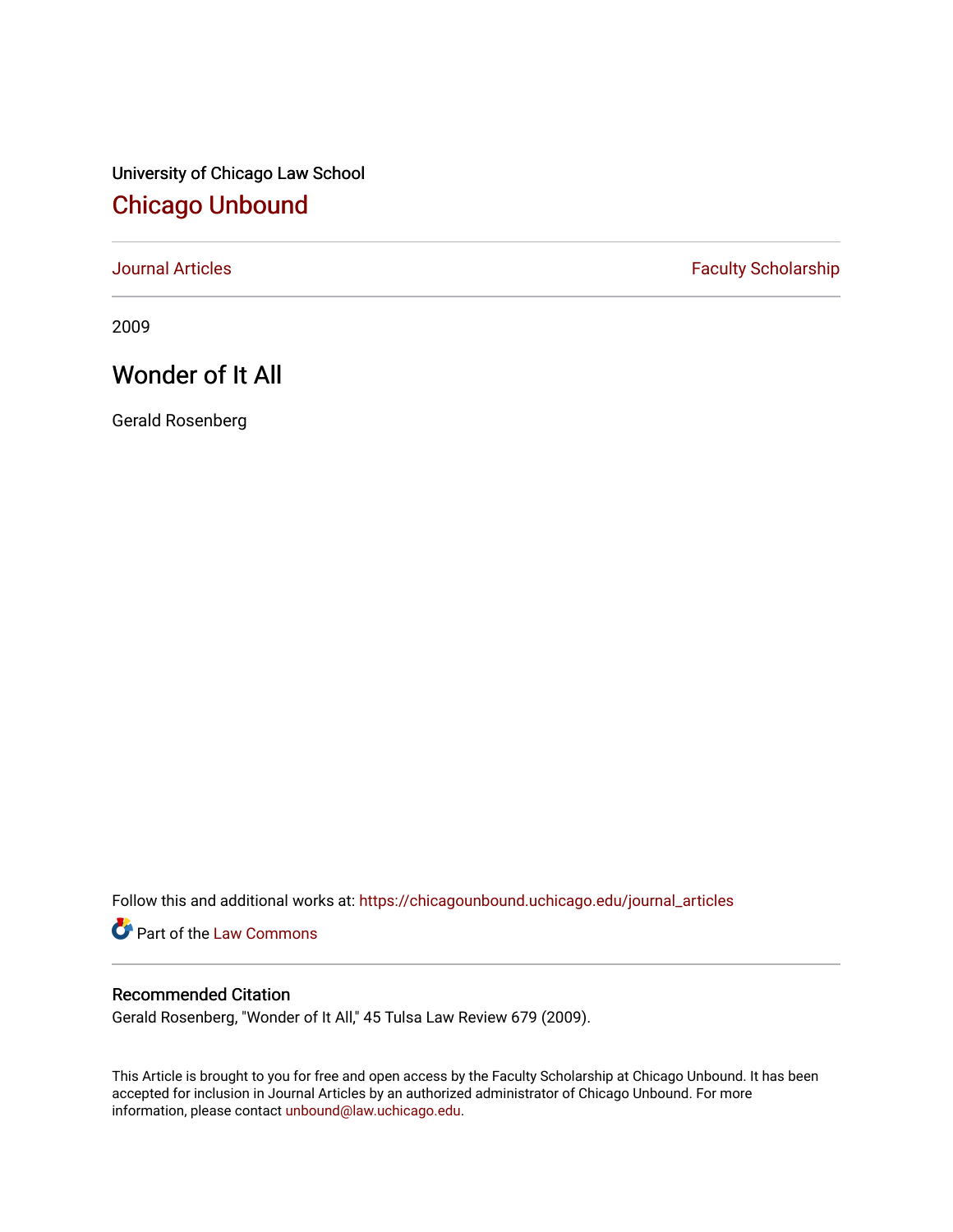## **THE WONDER OF IT ALL**

## Gerald **N.** Rosenberg\*

Barry Friedman, *The Will of the People: How Public Opinion Has Influenced the Supreme Court and Shaped the Meaning of the Constitution* (Farrar, Straus **&** Giroux **2009). Pp.** 624. **\$35.00.**

Lucas **A.** Powe, Jr., *The Supreme Court and the American Elite, 1789-2008* (Harvard **U.** Press **2009). Pp.** 432. **\$29.95.**

What wonderful books! Barry Friedman and Lucas (Scott) Powe have produced books that belong on the bookshelves of anyone interested in constitutional history and the role of the **U.S.** Supreme Court in the United States. The books are well written (in the case of Powe, beautifully written) and studded with fascinating, sometimes delightful, historical tidbits. **I** took pages of notes that will enrich my lectures for years to come. These books have clear arguments, are well organized, and are easy to follow. Both authors are extremely well read, not only in the work of legal academics, but also, and more importantly, in parts of the political-science literature on the role of the **U.S.** Supreme Court. And yet, for all their considerable virtues, these books break no new ground. Their theoretical arguments rehearse those made at least a half century ago, if not earlier, and they suffer from all the same methodological and analytic faults as those works. The wonder of these books is why the authors expended so much effort to reproduce such well-known arguments. In the pages that follow, **I** briefly summarize the arguments and the methodology, highlight some weaknesses, and then place the books in the larger literature to wonder why these books have appeared now.

#### THE AIMS **AND** ARGUMENTS

It is not possible to do justice to works of such depth and scholarship in this essay. The shorter Powe book is merely **350** pages of substantive text **(387** pages with notes), while Friedman's opus contains **385** pages of text and a whopping **203** pages of footnotes! Acknowledging this limitation, a brief summary is important to provide a basis for understanding my concerns and wonder.

The key argument of both books is that the **U.S.** Supreme Court does not stand apart from the rest of the government and the society in which it operates. Rather, it reflects the views of the society at large. "This book," Powe writes, "is a history of the Supreme Court, placed within the context of a broader history of the United States and

**<sup>\*</sup>** Department of Political Science and Law School, University of Chicago.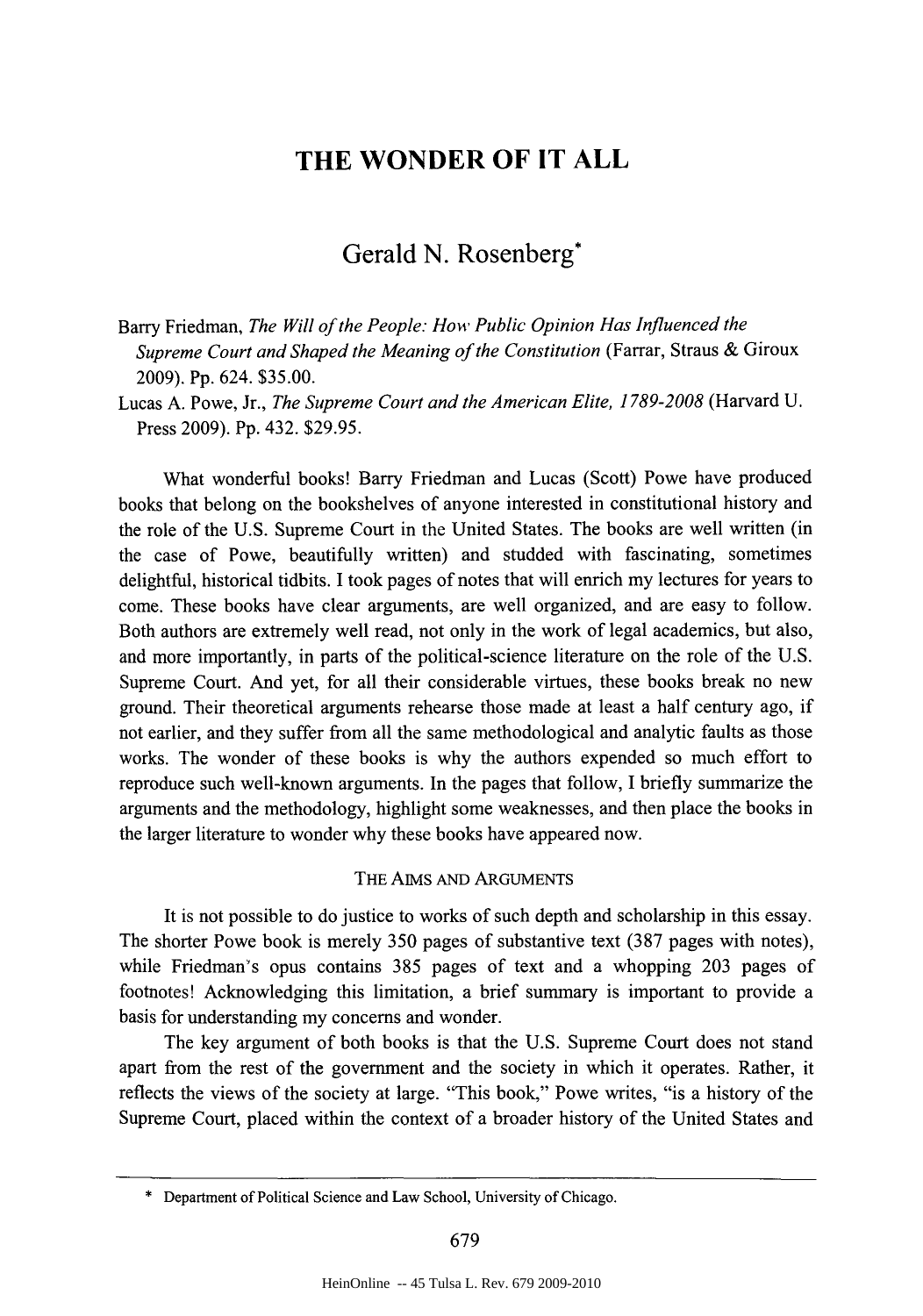its politics."<sup>1</sup> Chronicling that history, Powe's "dominant theme is that the Court is a majoritarian institution.<sup>2</sup> Three hundred fifty pages later, in the last sentence of the book, he reminds the reader of that theme, confidently predicting that "the Court will continue to function as it has for most of its existence to harmonize the Constitution with the demands of majoritarian politics."<sup>3</sup> For Powe, as his title suggests, majoritarianism is filtered through political elites. He approaches the Court as "a part of a ruling regime doing its bit to implement the regime's policies." <sup>4</sup>**So,** for example, in discussing *McCulloch v. Maryland*,<sup>5</sup> he writes: "Because each member of the Virginia dynasty **-** Washington, Jefferson, Madison, and Monroe believed that implied powers authorized chartering a bank, it was totally unreasonable to think that the justices would come to the opposite conclusion."<sup>6</sup> His book is a study of the interests and demands of political elites and how the Court works with them to further their interests.

Similarly, Friedman's aim is to provide a "chronicle of the relationship between the popular will and the Supreme Court as it unfolded over two hundred-plus years of American history."<sup>7</sup> In that chronicle "the chief protagonists are the American people."<sup>8</sup> In Friedman's view, whatever power the Supreme Court has is given **by** the people: "To the extent that the judges have had freedom to act, it has been because the American people have given it to them. Judicial power exists at popular dispensation."<sup>9</sup> But the "people" who dispense power can also take it back. **If** the Court deviates from majoritarian views, it will be disciplined. For example, writing of the current Roberts Court, Friedman states, "the long-run fate of the Roberts Court is not seriously in doubt; its decisions will fall tolerably within the mainstream of public opinion, or the Court will be vanked back into line."<sup>10</sup> This is because "[w]hat history shows is assuredly not that Supreme Court decisions always are in line with popular opinion, but rather that they come into line with one another *over time."11* It is the "will of the people" that both empowers and constrains the Supreme Court.

**A** crucial implication of both books is that the Court is not countermajoritarian. That is, because its decisions are in line with the preferences of political elites (Powe) or majority views (Friedman), the Court's decisions reflect widely held societal views rather than constrain or impose on them. Friedman explicitly addresses this point, writing that "[h]istory makes clear that the classic complaint about judicial review that it

*5. McCulloch v. Md.,* **17 U.S. 316 (1819).**

*7.* Barry Friedman, *The Will of the People: How Public Opinion Has Influenced the Supreme Court and Shaped the Meaning of the Constitution* 4 (Farrar, Straus **&** Giroux **2009).**

*11. Id.* **at382.**

**<sup>1.</sup>** Lucas **A.** Powe, Jr., *The Supreme Court and the American Elite, 1789-2008, at* viii (Harvard **U.** Press **2009).**

<sup>2.</sup> *Id.* at ix.

**<sup>3.</sup>** *Id. at* **350.**

<sup>4.</sup> *Id at* ix.

**<sup>6.</sup>** Powe, *supra n.* **1,** at **69.**

**<sup>8.</sup>** *Id. at* **16.**

**<sup>9.</sup>** *Id at* **370.** *See also id. at* **9** ("We have the *Court* we do because the American people have willed it to be so."); *id. at* **367** ("Ultimately, it is the people (and the people alone) who must decide what the Constitution means."); Friedman, *supra* n. **7,** at **385** ("[W]hen it comes to the Constitution, we are the highest court in the land.").

*<sup>10.</sup> Id. at* **369.**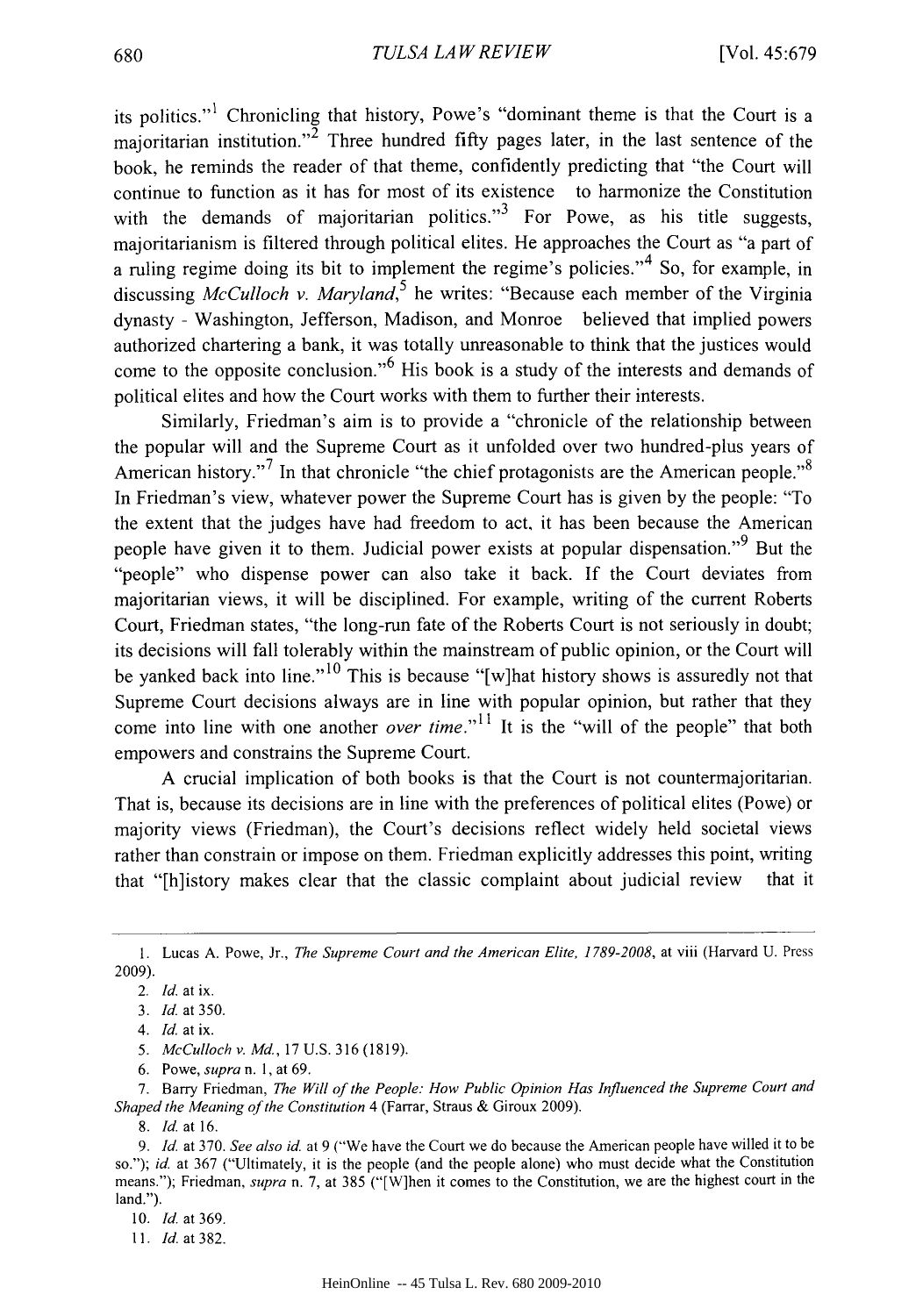interferes with the will of the people to govern themselves **-** is radically overstated."l2

#### WRITING **AND** RESEARCH

The scholarship reflected in these two books is extraordinary. *The Will of the People* alone has more than **3,100** footnotes! Both authors rely on primary-source materials mostly newspapers of the day, congressional debates, and, sometimes, the correspondence of political elites. In addition, both authors have an eye for the poignant anecdote and colorful phrase, which makes reading them a delight. For example, in describing some of the press reaction to congressional legislation removing Court jurisdiction to hear the *McCardle* case, 13 Friedman quotes from *The Independent* which described **"** 'that little bill which put a knife to the throat of the *McCardle Case' "* as a " 'splendid performance.' **"14** The Powe book in particular is beautifully written, studded with memorable phrases and colorfully told stories. For example, in describing the Southern view of the Fourteenth Amendment, Powe writes that "the ex-Confederates accepted the Fourteenth Amendment as willingly as the Germans would agree to the Treaty of Versailles **fifty** years later."15 Noting the claim that the Court is influenced **by** election returns, Powe points out that it is "easier for the Court to follow the election returns if several justices die or retire shortly after the election."<sup>16</sup> Considering the effect of the abortion issue on party politics in the wake of *Casey,17* Powe writes that *"Roe* remained the gift that keeps on giving to Republicans."<sup>18</sup> And most poignantly, after the Supreme Court ordered the desegregation of Central High School in Little Rock, Arkansas, in *Cooper v. Aaron,19* Powe recalls that Arkansas Governor Oral Faubus ordered the Little Rock schools shut for the year, "although Central's reigning state championship football team was allowed to play out its schedule because, as Faubus noted, cancellation would be 'a cruel and unnecessary blow to the children.' "<sup>20</sup>

#### THE PRECURSORS

As delightful as they are to read, the main arguments that these books offer are not new. They were made, albeit with substantially less detail, over half a century ago, most notably **by** Robert Dahl and Robert McCloskey. And their essential insight goes back at least a century. Indeed, in **1901,** Finley Peter Dunne's fictional character, Mr. Dooley, opined that "th' supreme coort follows th' iliction returns."21 Writing in **1937,** in the wake of the Court's capitulation to the New Deal, then Professor Felix Frankfurter wrote to Justice Harlan Stone, **"I** must confess **I** am not wholly happy in thinking that Mr.

<sup>12.</sup> *Id. at 9.*

*<sup>13.</sup> Exparte McCardle,* 74 **U.S. 506 (1868).**

<sup>14.</sup> Friedman, *supra* n. **7,** at **132** (quoting *The Independent* (publication data unknown) (as quoted in Charles Warren, *The Supreme Court in United States History* vol. **3, 199** (Little, Brown **&** Co. **1922))).**

*<sup>15.</sup>* Powe, *supra n.* **1,** at 124-125.

**<sup>16.</sup>** *Id. at 194.*

<sup>17.</sup> *Planned Parenthood v. Casey, 505* **U.S. 833 (1992).**

**<sup>18.</sup>** Powe, *supra n.* **1,** at **311** (referencing *Roe v. Wade,* 410 **U.S. 113 (1973)).**

**<sup>19.</sup>** *Cooper v. Aaron,* **358 U.S. 1 (1958).**

<sup>20.</sup> Powe, *supra n.* **1,** at 246.

<sup>21.</sup> Finley Peter Dunne, *The Supreme Court's Decisions, in Mr. Dooley's Opinions* 21, **26** (R.H. Russell **1901).**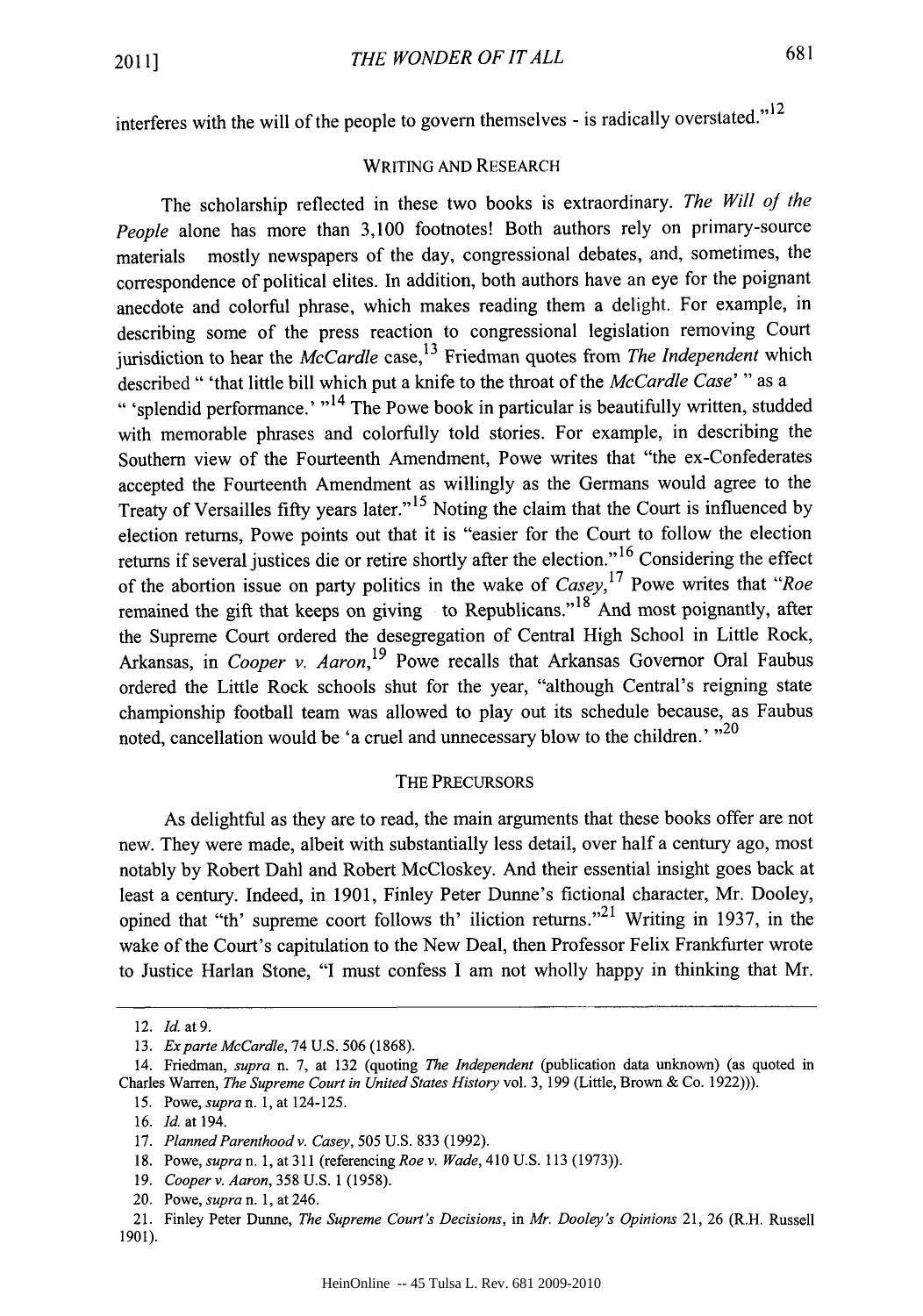Dooley should, in the course of history turn out to have been one of the most distinguished legal philosophers."<sup>22</sup>

In *1957,* Yale democratic theorist Robert Dahl examined whether the Supreme Court acts as a protector of minorities against majorities.<sup>23</sup> He concluded that it did not. "By itself," Dahl wrote, "the Court is almost powerless to affect the course of national policy."<sup>24</sup> Dahl provided two reasons. First, he calculated the average number of months between appointments, finding it to be twenty-two months.<sup>25</sup> Thus, on average, a oneterm president historically would likely have two appointments and a two-term president would likely have four. Unless presidents chose poorly, the new Justices would likely reflect the policy views of the president and the political coalition that elected him. This meant, Dahl concluded, that "the policy views dominant on the Court are never for long out of line with the policy views dominant among the lawmaking majorities of the United States."26 Further, Dahl examined how Congress responded to Court decisions invalidating congressional acts. His conclusion was that **if** Congress cared about the substantive issue at hand, it could pass similar legislation that, historically, the Court would uphold. Dahl's overall conclusion was that "the Supreme Court is inevitably a part of the dominant national alliance."<sup>27</sup>

In **1960,** Robert McCloskey published *The American Supreme Court.28* In this book, which Friedman describes as "justly famous"29 and Powe views as "[t]he best single volume on the Court and American history,"<sup>30</sup> McCloskey presents a historical overview of the role of the Court. He argues that the "Court learned to be a political institution and to behave accordingly."31 What he means **by** this is that the Court learned to be politically sensitive, changing as political understandings changed. As McCloskey put it, "the Court's whole history can be viewed as a constant, or at least repeated, readjustment of role to suit the circumstances of each succeeding judicial era."32 McCloskey saw this occurring in two ways. First, the Court pretty much follows public opinion. The Court, McCloskey wrote, has "seldom lagged far behind or forged far ahead of America" and has "seldom strayed very far from the mainstreams of American life."<sup>33</sup> Indeed, he writes that "it is hard to find a single historical instance when the

**33.** *Id.* at **261.**

<sup>22.</sup> David M. O'Brien, *"The Imperial Judiciary* **":** *Of Paper Tigers and Socio-Legal Indicators,* 2 **J.L. &** Pol. **1,** 22 **(1985)** (quoting Ltr. from Felix Frankfurter, Prof., Harv. L. Sch., to Harlan Stone, **J., U.S. S.** Ct. (Oct. **15, 1937)** (available in Lib. Cong., Manuscript Div., Stone Papers, Frankfurter File)).

**<sup>23.</sup>** Robert **A.** Dahl, *Decision-Making in a Democracy: The Supreme Court As a National Policy-Maker, 6* **J.** Pub. L. **279, 293 (1957).**

*<sup>24.</sup> Id.* at **293.**

*<sup>25.</sup> Id.* at 284. As of the end of **2010,** the number of months between appointments has increased since **<sup>1957</sup>** to approximately thirty-one months for the twenty-one Justices appointed since then. This means that a oneterm president is likely to have at least one appointment and a two-term president is likely to have two or three appointments. typically enough to sway the ideological direction of the Court.

**<sup>26.</sup>** *Id.* at **285.**

**<sup>27.</sup>** *Id.* at **293.**

<sup>28.</sup> Robert **G.** McCloskey, *The American Supreme Court* (5th rev. ed., **U.** Chi. Press **2010).**

**<sup>29.</sup>** Friedman, *supra* n. **7,** at **11.**

**<sup>30.</sup>** Powe, *supra n.* **1,** at viii.

**<sup>31.</sup>** McCloskey, *supra* n. **28,** at **261.**

**<sup>32.</sup>** *Id.* at **70.**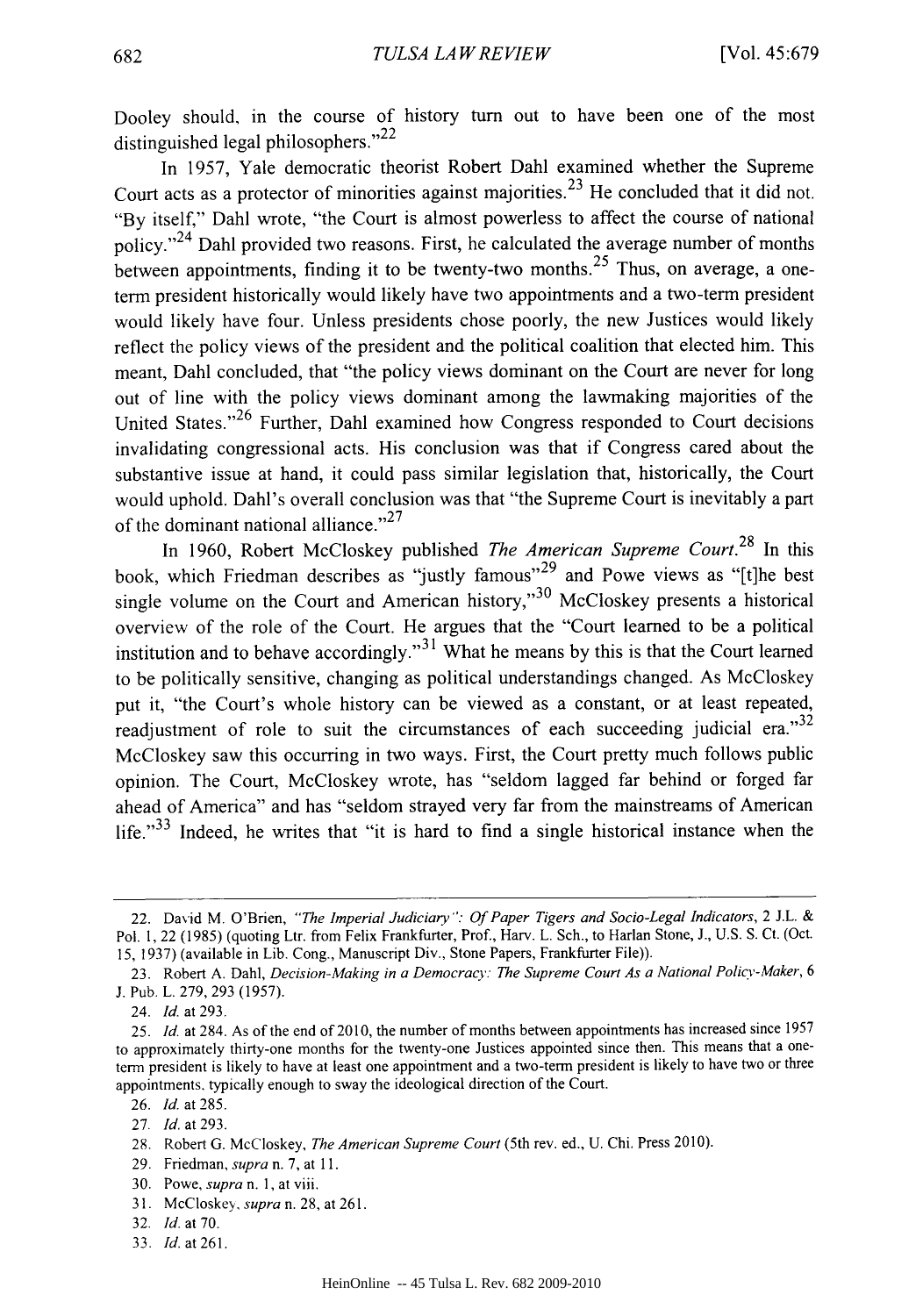Court has stood firm for very long against a really clear wave of public demand."<sup>34</sup> The public gets what it wants because "[a]t no time in its history had the Court been able to maintain a position squarely opposed to a strong popular majority."<sup>35</sup> Second, the Court has a developed sense of its own limitations. The "Court's own strength rest[s] on a tradition of judicious self-restraint,"  $36$  or "a lively sense of its own limitations."  $37$  At bottom, the Court has realized the truth of what Alexander Hamilton in *Federalist <sup>7838</sup>* wrote long ago, that it lacks power: "the Court's decrees are backed only **by** its own prestige and ultimately by the willingness of the president to help enforce them."<sup>39</sup> In the end, then, McCloskey concludes that "the facts of the Court's history impellingly suggest a flexible and nondogmatic institution fully alive to such realities as the drift of public opinion and the distribution of power in the American republic." 40 And, in practice, this means that "[t]he great fundamental decisions that determine the course of society must ultimately be made **by** society itself."<sup>41</sup>

Finally, Martin Shapiro, in a seminal work published in **1981,** pointed out that "[n]o regime is likely to allow significant political power to be wielded **by** an isolated judicial corps free of political restraints." 42 Pointing to "many" of the Court's controversial "race and religion decisions," for example, he wrote that one of the main roles of appellate courts, including the **U.S.** Supreme Court, is as the "imposer of national uniformity over local diversity."<sup>43</sup> Thus, Shapiro argues, courts that appear countermajoritarian are more likely bringing policy outliers up to national standards.

As noted, both Powe and Friedman acknowledge and admire McCloskey's work. Clearly, their books are richer, more detailed, and more colorful than McCloskev's.<sup>44</sup> And each author differentiates his work from McCloskey's. Powe points out that "McCloskey's masterpiece was written when the New Deal dominated thinking about the functions of the judiciary."<sup>45</sup> Thus, McCloskey viewed the Court primarily as "an enemy or competitor of the other two branches of government"<sup>46</sup> rather than as part of the ruling regime. Friedman faults McCloskey for failing to "grapple with just how judicial power ha[s] been sculpted **by** those very instances in which the justices did in fact overestimate their own power." As my brief summary of McCloskey's argument shows, neither claim is **fully** persuasive.

*46. Id.*

*<sup>34.</sup> Id. at* **260.** *See also id at* 14 ("[T]he Supreme Court has seldom, if ever, flatly and for very long resisted a really unmistakable wave of public sentiment.").

*<sup>35.</sup>* McCloskey, *supra n.* **28,** at **131.**

*<sup>36.</sup> Id.* at 112.

**<sup>37.</sup>** *Id.* at **60.**

**<sup>38.</sup>** Alexander Hamilton, *Federalist No. 78,* in Alexander Hamilton, James Madison **&** John Jay, *The Federalist Papers* 463 (Clinton Rossiter ed., Signet Classic ed., New Am. Lib. **1999).**

**<sup>39.</sup>** McCloskey, *supra* n. **28,** at **37.**

<sup>40.</sup> *Id.* at **260.**

<sup>41.</sup> *Id* at **60.**

<sup>42.</sup> Martin **A.** Shapiro, *Courts: A Comparative and Political Analysis 34* **(U.** Chi. Press **1981).**

<sup>43.</sup> *Id* at **28.**

<sup>44.</sup> In fairness to McCloskey, the Powe book is **131** pages longer and the Friedman book is **256** pages longer, not including the **203** pages of footnotes.

<sup>45.</sup> *Powe, supra n.* **1,** at ix.

<sup>47.</sup> Friedman, *supra* n. **7,** at **11.**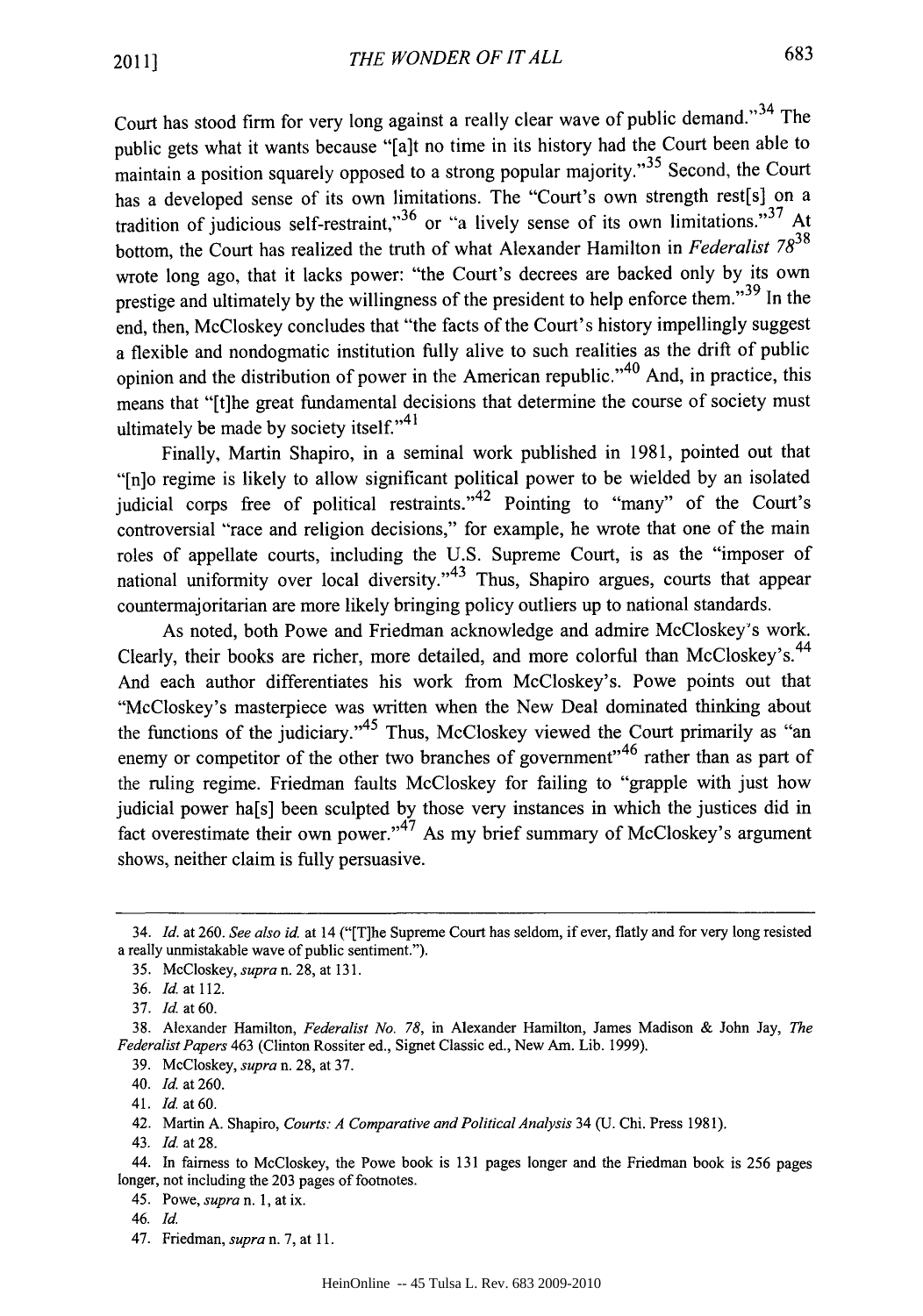#### THE **SINS** OF THE FATHERS

The methodological approach of both books, like that of McCloskey, is flawed in at least four distinct ways. First, both authors reify the Court, projecting onto it an intelligence and a farsightedness that treat nine Justices, or at least five, as one person. But Court decisions are the aggregation of individual decisions. The Court does not react to elites or public opinion, anticipate the future actions of other branches, or act to protect itself from reprisals. It does not plan or act strategically. Individual Justices might do all of these things and, combining together, act in concert, but that is a far cry from treating the Court as a unitary actor with a mind and intelligence of its own. Reifying the Court overemphasizes its predictability and understates the contingencies of individual decision making.

The analytic categories on which both Powe and Friedman rely are imprecise. For most of American history there has been no way to measure the views of the American majority with any degree of certainty. Even with the advent of sophisticated public opinion survey research in the mid-twentieth century, it is difficult if not impossible to state with confidence the views of the American public to which the Court adheres. Problems with doing so are legion, ranging from ill-informed and changing views to differences in the intensity of preferences to methodological tricks with question wording and order. Often, there are overlapping majorities, or multiple publics. Does a minority with intensely **held** preferences better represent the views of Americans than a majority with weakly held or no views? Friedman realizes these problems, writing that "there is no single American voice,"<sup>48</sup> but his analysis depends on identifying one.

Similarly, Powe's analysis requires him to identify both the existence and policy interests of something called the "ruling regime."  $49$  What is such a beast? How does the Court know when a ruling regime has come into existence or has disintegrated? Does its political strength matter and, if so, how can the Court determine it? To whom does the Court look to identify its interests? What if its members disagree, as they undoubtedly will, over important issues? To which elites will the Court look? There are no simple or easy answers to these questions, and Powe doesn't grapple with them.

Related to this concern with analytic categories is the question of evidence. What counts as good evidence for elite or popular views? Both authors make use of newspaper editorials, but they are particularly poor measures of broad views. Similarly, as noted above, confidently knowing which elites speak for the regime, or which poll results are meaningful and representative, is very difficult. Powe, in particular, makes many unsupported claims. For example, comparing the reaction to *Brown v. Board of Education*<sup>50</sup> and the 1964 Civil Rights Act,<sup>51</sup> Powe writes, "on fundamental issues, losers accept a democratic defeat more readily than a judicial one."<sup>52</sup> No evidence is provided for this claim. An alternative explanation, of course, is that the 1964 Act was passed a decade after the 1954 *Brown* decision and views may have changed. Similarly,

<sup>48.</sup> *Id at* **17.**

<sup>49.</sup> *Powe, supra n.* **1,** at ix.

*<sup>50.</sup> Brown v. Bd of Educ.,* 347 **U.S.** 483 (1954).

**<sup>51.</sup>** Pub. L. No. **88-352, 78** Stat. 241 (1964).

**<sup>52.</sup>** Powe, *supra n.* **1,** at **250-251.**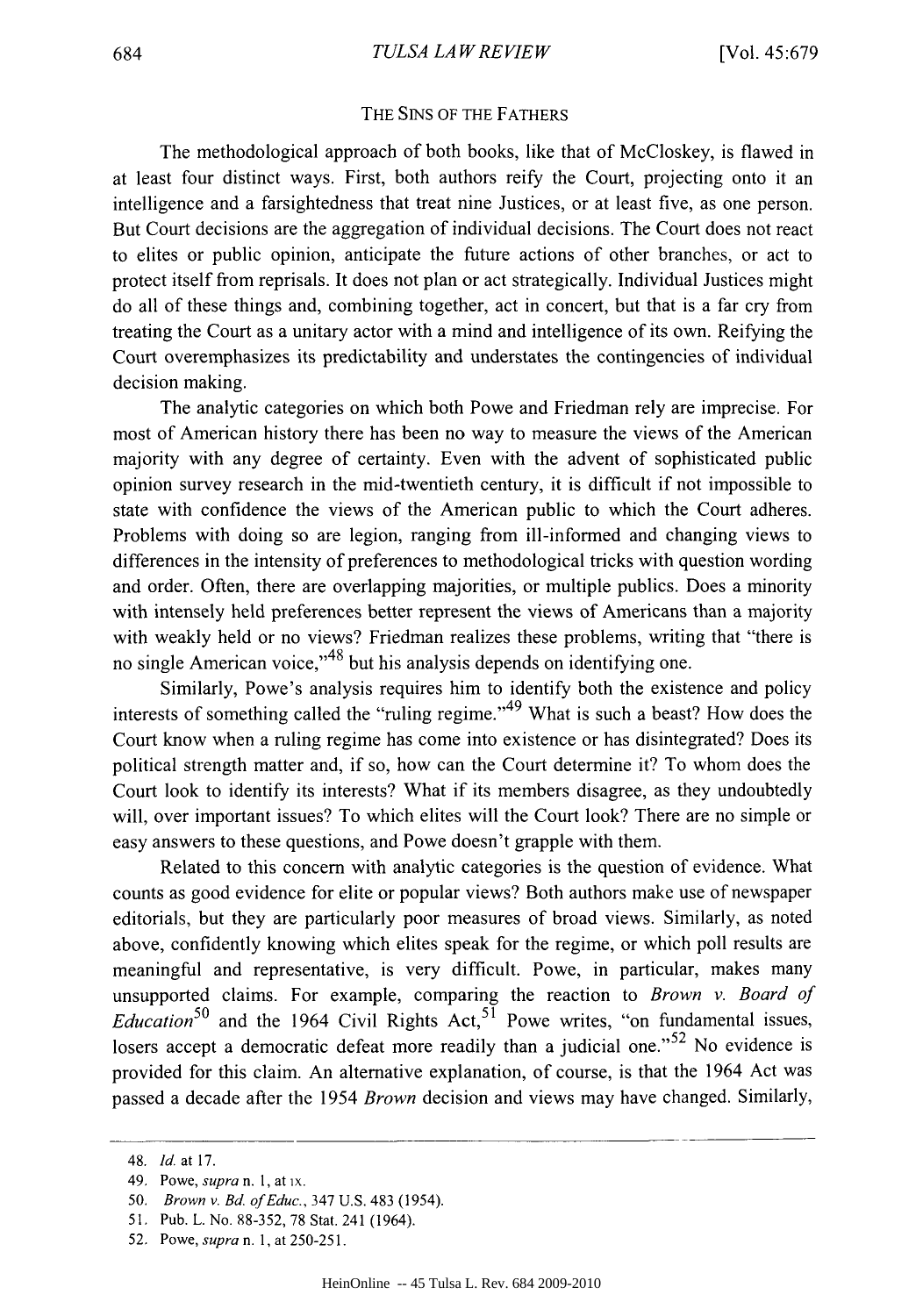in describing Justice William Brennan's plurality opinion for the Court in *Frontiero v. Richardson,53* Powe writes, "[t]he four Democrats, **by** their actions [supporting strict scrutiny], demonstrated a belief that the [Equal Rights] amendment process was a waste of time."<sup>54</sup> How does he know? Perhaps the four Justices thought they were helping it along, supporting the ruling regime?

The final way in which both analyses are flawed concerns the lack of causal mechanisms. One of the most important lessons of social science is that correlation is not causation. Merely because two variables are often found together doesn't mean that the existence and behavior of one leads to or causes the behavior of the other. In order to make a plausible causal claim, causal mechanisms must be identified that connect the variables. Both Powe and Friedman make causal claims that Court decisions are the product of elite or majoritarian views, but neither identifies the mechanisms **by** which this might occur. Changing times, elite opinions, majoritarian views, etc., are not causal mechanisms. From time to time each author hints at some possible mechanisms but does no more. For example, Powe suggests that the "composition of the Court"<sup>55</sup> can lead to different decisions, suggesting that the appointment process is a mechanism **by** which Court decisions are brought into line with elite views. Friedman suggests that public reaction to decisions,<sup>56</sup> the ability of the public to "save a Court in trouble with political leaders and **...** motivate political leaders against it,"<sup>57</sup> and "attacks from the Court's most important observers, the legal community"58 could all be ways in which the Court is induced to follow majoritarian views. But how any of these factors might work to influence the Court is left to the reader's imagination.

The problem with unspecified mechanisms is that they do not let us understand the conditions under which the Court will follow elite or majoritarian opinions and the conditions under which it will ignore them. The argument of both books is that the Court reflects popular and elite opinion except, of course, when it does not! Friedman suggests one of my favorite analogies: the Court's relationship to the public is like that of a person at the end of a bungee cord **-** ultimately tethered but with a lot of room to bounce. 59 Alas, the analogy fails because the mechanisms **by** which a bungee cord works are very well understood whereas the mechanisms **by** which the Court might be tethered to elite or popular views are unspecified and poorly understood.

#### **JUDICIAL** IMPORTANCE **AND** THE **"DIALOGIC COURT"**

What purpose, then, does judicial review serve? For Powe, as noted above, the practice of judicial review empowers the Court to further the interests of the political regime. However, perceptively, Powe understands that the Court may not have a role to play in dealing with many of the most important issues facing the country. He understands that while the Justices may be

- **58.** *Id. at 256.*
- **59.** *Id.* at **373.**

**<sup>53.</sup>** *Frontiero v. Richardson,* 411 **U.S. 677 (1973).**

<sup>54.</sup> Powe, *supra n.* **1,** at **277.**

*<sup>55.</sup> Id at* 254.

**<sup>56.</sup>** Friedman, *supra* n. **7,** at **381.**

**<sup>57.</sup>** *Id. at* **375.**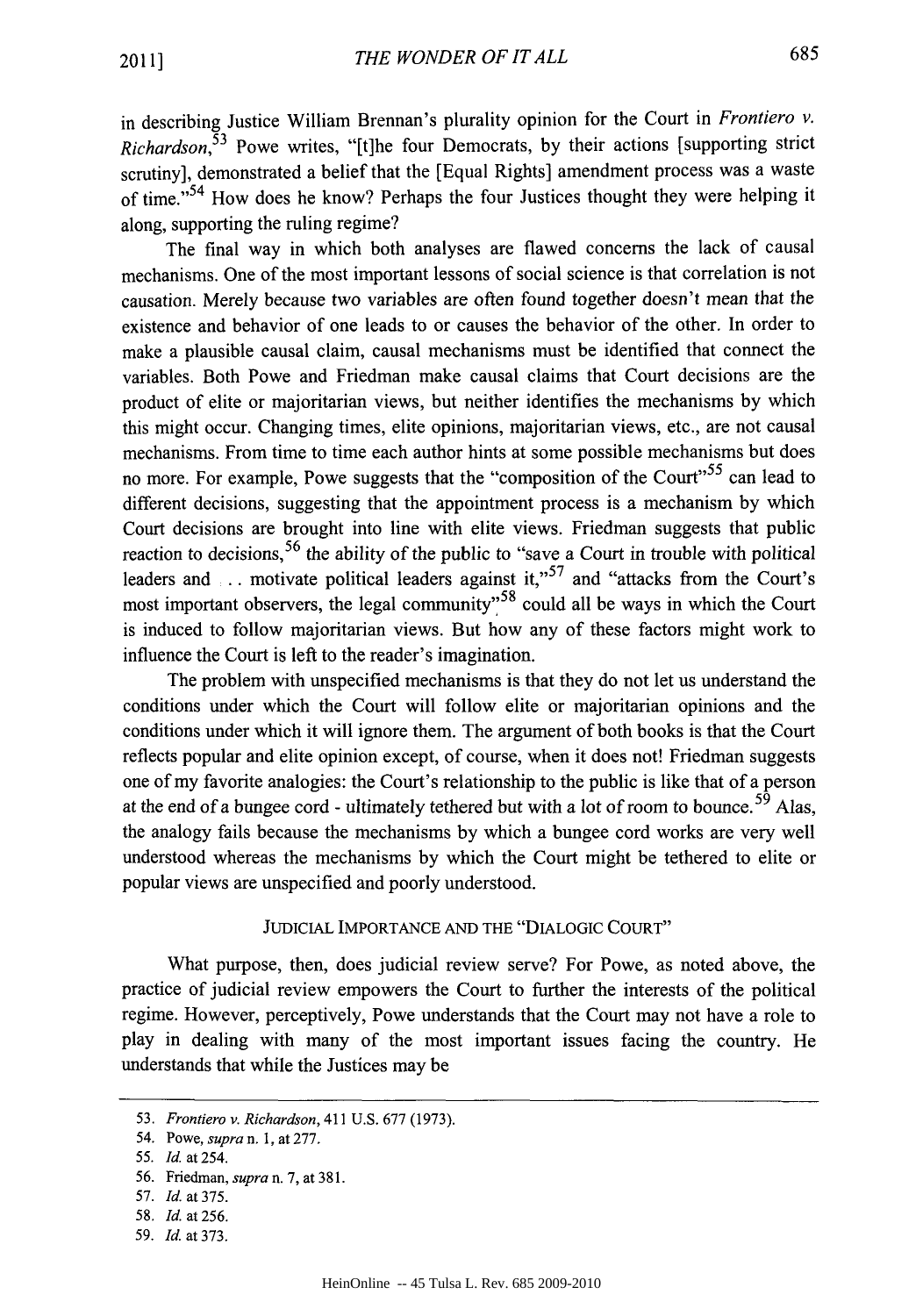confident in [their] ability to mold the Constitution in order to solve some of America's contentious issues **.** it must be noted (contra Tocqueville), not the hard ones like dealing with the Wall Street financial crisis, health care, Social Security, trade policy, immigration, the alternative minimum tax, and the deficit, as well as Iraq, Iran, Pakistan, Russia, and North Korea.<sup>60</sup>

In contrast, for Friedman, the Court is more important, and his argument is more complex. On the penultimate page of the book, he suggests that "perhaps the central function of judicial review today is to serve as the catalyst for the people to take their Constitution seriously, to develop their constitutional sensibilities, in the hope that they will adhere to those sensibilities when the chips are down."<sup>61</sup> In other words, the "value" of judicial review" is that it "serves as a catalyst for the American people to debate as a polity some of the most difficult and fundamental issues that confront them."<sup>62</sup> And as the people debate, they give meaning to the Constitution: "it is through the dialogic process of 'judicial decision popular response judicial re-decision' that the Constitution takes on the meaning it has." $63$ 

Friedman is far from the first scholar to propose a dialogic relationship between the Court and the broader society. In **1975,** in his posthumously published book, *The Morality of* Consent, Alexander Bickel wrote that the "Court thus interacts with other institutions, with whom it is engaged in an endlessly renewed educational conversation. It is a conversation that takes place when **.** . **.** large 'constitutional issues' are decided. And it is a conversation, not a monologue."<sup>64</sup> The problem with both Friedman's and Bickel's argument about constitutional dialogue is that it assumes the American public has a sufficient level of knowledge about the Constitution and the Court to participate in the dialogue. Decades of public opinion survey data provide no support for this assumption.<sup>65</sup>

Public opinion data shows that Americans have little idea what rights the Constitution enshrines or what the Court has decided. When Americans do know what decisions the Court has reached they are not persuaded **by** them. "For example, large percentages of Americans believe that the Constitution guarantees a **job (29** percent), health care (42 percent), and a high school education **(75** percent); [and] that all state court cases can be appealed to the Supreme Court **(85** percent) **. . ."66** Apparently, Americans view the Constitution as containing their preferred policy preferences regardless of the constitutional text.  $67$ 

*<sup>60.</sup> Powe,supran. 1,at 350.*

**<sup>61.</sup>** Friedman, *supra* n. **7,** at 384.

**<sup>62.</sup> Id.** at **16.**

**<sup>63.</sup> Id.** *at* **382.** *See also id* at **16** ("[T]he function of judicial review in the modem era [is] to serve as a catalyst, to force public debate, and ultimately to ratify the American people's considered views about the meaning of their Constitution.").

<sup>64.</sup> Alexander M. Bickel, *The Morality of Consent* 111 (Yale **U.** Press **1975).**

*<sup>65.</sup> See* Gerald **N.** Rosenberg, *The Irrelevant Court: The Supreme Court 's Inability to Influence Popular Beliefs about Equality (or Anything Else), in Redefining Equality* **172, 187** (Neal Devins **&** Davison M. Douglas eds., Oxford **U.** Press **1998),** *see generally Public Opinion and Constitutional Controversy (Nathaniel* Persily, Jack Citrin **&** Patrick **J.** Egan eds., Oxford **U.** Press **2008).**

**<sup>66.</sup>** Michael X. Delli Carpini **&** Scott Keeter, *What Americans Know about Politics and Why It Matters <sup>98</sup>* (Yale **U.** Press **1996).**

**<sup>67.</sup>** For an in-depth examination of data supporting this claim, see Gerald **N.** *Rosenberg, Much Ado about*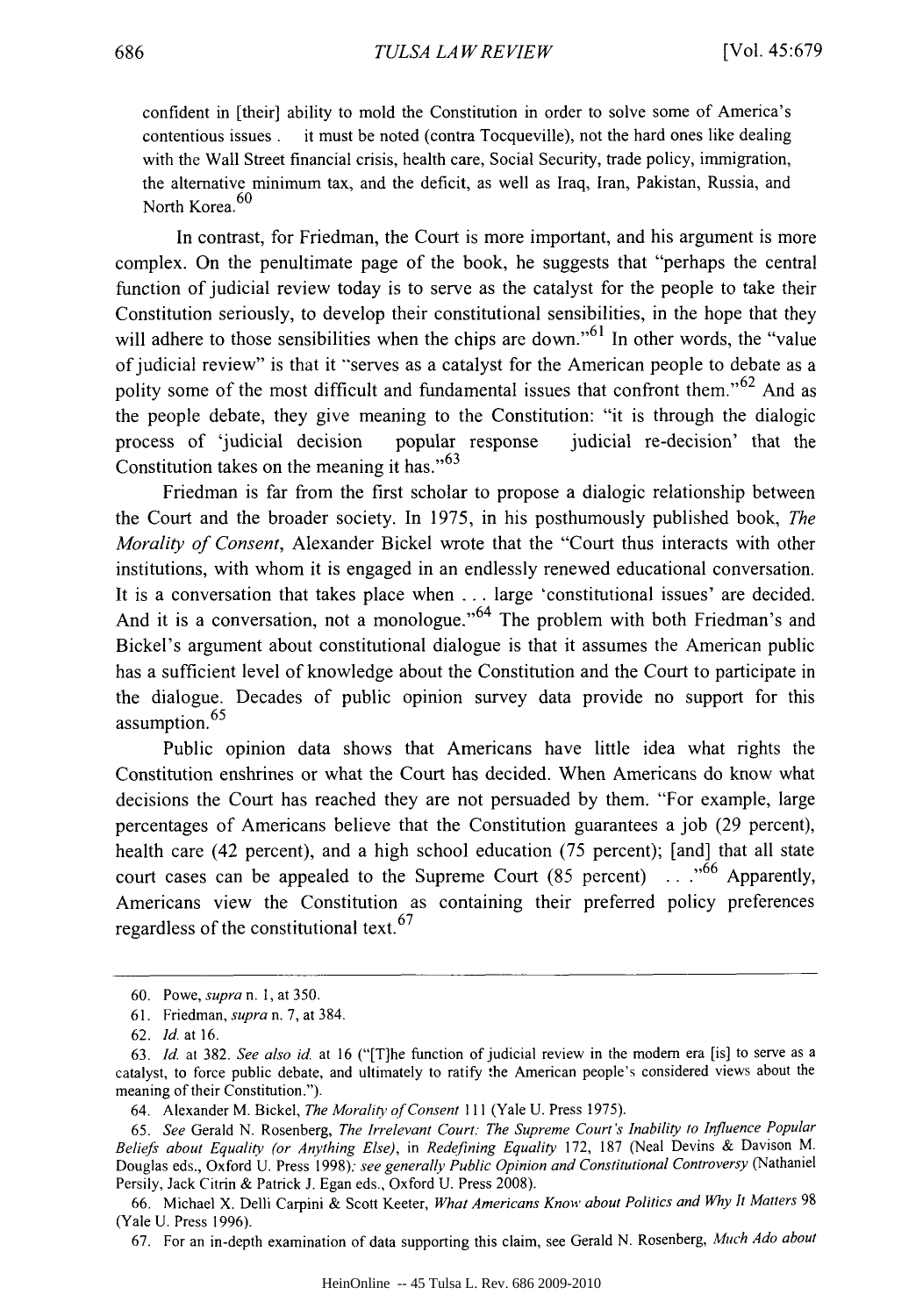In terms of the persuasive ability of the Court, reviewing the data in a **2008** compilation of the influence of Supreme Court decisions on the views of Americans in fourteen substantive areas including desegregation, rights of the accused, school prayer, abortion, gay rights, and the war on terror and civil liberties, Persily, Citrin, and Egan found few effects.<sup>68</sup> Writing in the introduction, Persily summarizes the findings: "[I]n the vast majority of the cases reviewed here, Supreme Court decisions had no effect on the overall distribution of public opinion."<sup>69</sup>

Part of the reason why Americans are not persuaded **by** Court decisions is that most are unaware that the Court has acted, even on important issues. For example, consider a supposedly very well known decision, the Court's **1973** abortion decision, *Roe* **v.** *Wade.* In March **1982,** a **CBS** *News/New York Times* poll asked respondents in a national survey, "Does the **U.S.** Supreme Court permit or does it forbid a woman to have an abortion during the first three months of pregnancy, or haven't you been following this closely enough to say?"<sup>71</sup> Although this question was asked nearly a decade after *Roe v. Wade,* and two years into the Reagan administration with its public and vociferous commitment to overturning *Roe v. Wade,* nearly half of respondents (forty-nine percent) had no idea. Others had it wrong, with ten percent of respondents saying that the Court had issued a decision forbidding abortion. **72**

The problem with Friedman's argument is that it confuses constitutional dialogue with policy debate. Americans care about policy outcomes, not constitutional meaning about which they know next to nothing. So, for example, Friedman is incorrect when he writes that the Court's conservative decisions during the New Deal "ran up against the American people's evolving judgment of what the Constitution meant."<sup>73</sup> Rather, the decisions clashed with Americans' preferred policy outcomes. More generally, Friedman argues that Court decisions "hew rather closely to the mainstream of popular judgment about the meaning of the Constitution."<sup>74</sup> No they do not. At best, they follow Americans' policy preferences. It is disappointing that Friedman neglects this decadesold literature.

#### THE WONDER OF IT **ALL**

Towards the end of his book, Friedman writes that "[s]ometime around the end of the first Rehnquist Court, a small band of political scientists and law professors questioned the common assumption that judicial review ran contrary to the popular will."<sup>75</sup> This may be true but, as I have noted, it was hardly a new question. It was, however, pretty much new to legal academics. The question **I** conclude with is why they

**75.** *Id.* at 364.

*Nothing? The Emptiness of Rights' Claims in the Twenty-First Century United States,* 48 Stud. L., Pol., **&** Socy. **1 (2009).**

*<sup>68.</sup> See generally Public Opinion and Constitutional Controversy, supra* n. **65.**

**<sup>69.</sup>** Nathaniel Persily, *Introduction, in Public Opinion and Constitutional Controversy, supra* n. **65,** at **8.**

**<sup>70.</sup>** *Roe v. Wade, 410* **U.S. 113 (1973).**

<sup>71.</sup> Roper Ctr. for Pub. Op. Research, *iPoll Databank, CBS News/New York Times Poll*, http://www.ropercenter.uconn.edu/ipoll.html (Mar. 1982) (access limited to member institutions).

**<sup>72.</sup>** *Id.*

**<sup>73.</sup>** Friedman, *supra* n. **7,** at **205.**

<sup>74.</sup> *Id.* at 14.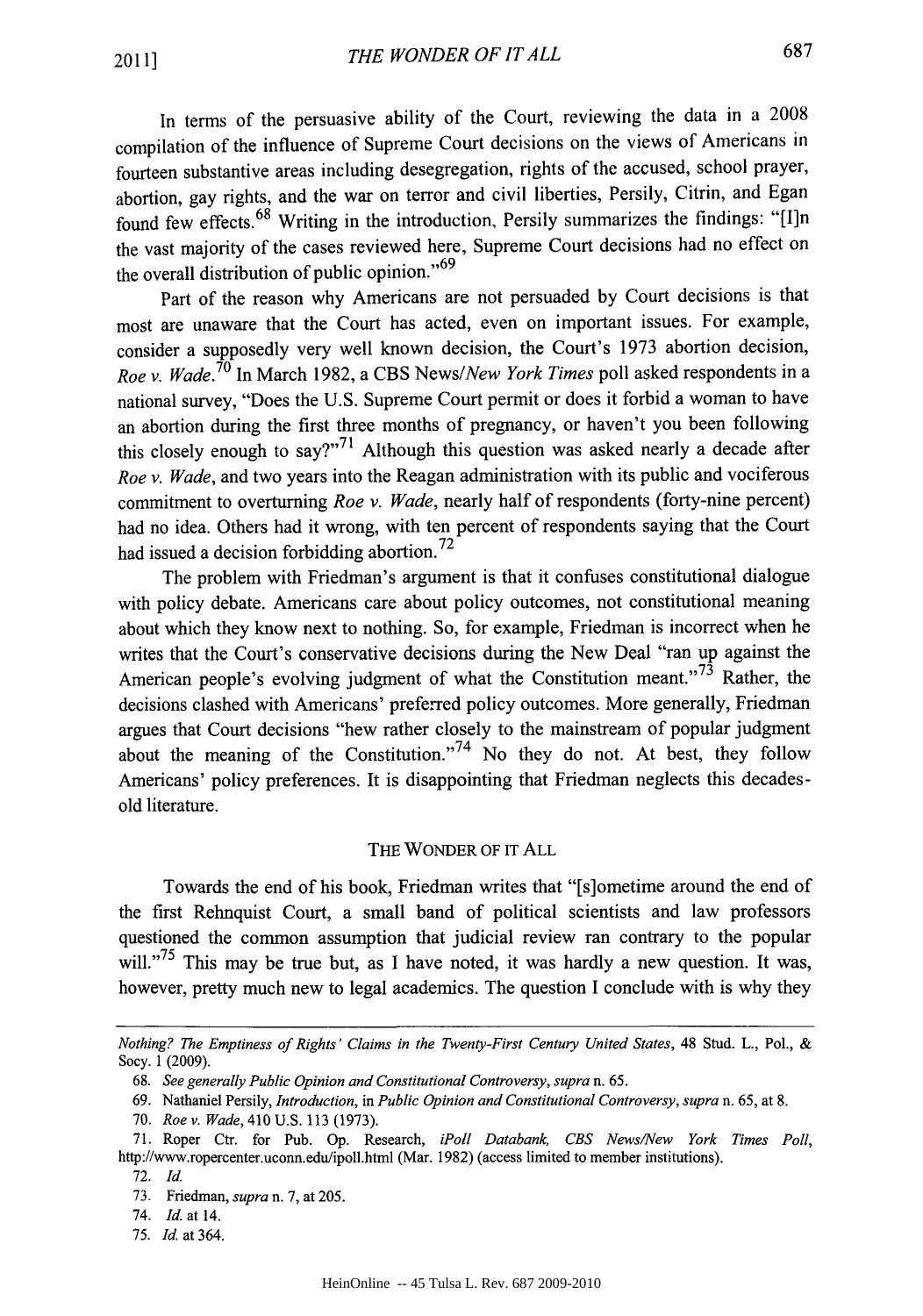discovered it now.<sup>76</sup>

Starting in the last several decades of the twentieth century, there was a revival in political-science scholarship on the Supreme Court. Influential work was published on the role of the Court as an agent of social change,  $^{77}$  the influence of political ideology on judicial decision making,  $78$  and justices as strategic actors,  $79$  to name but a very few prominent works in a burgeoning field. For the most part, this work was ignored in the legal academy.  $80$  The work suggested, of course, that the legal academy's understanding of Justices as principled, objective, impartial, and independent was a chimera.

At the same time that political scientists were investigating the political role of the Court, the Supreme Court was changing from the politically liberal Warren Court to the moderate Burger Court to the conservative Rehnquist and Robert Courts. The progressive gains of the Warren Court in civil rights, environmental protection, and the rights of criminal defendants, and the progressive gains of the Burger Court in abortion rights and affirmative action, were seen **by** liberals to be under threat. The liberal belief that courts were not only open to the relatively disadvantaged, but also their best hope, was fading. As early as **1979,** Yale Law Professor Owen Fiss, in the foreword to the *Harvard Law Review,* articulated the dismay that many liberals felt:

We have lost our confidence in the existence of the values that underlie the litigation of the 1960's, or, for that matter, in the existence of any public values. **All** is preference **...** Only once we reassert our belief in the existence of public values, that values such as equality, liberty, due process, no cruel and unusual punishment, security of the person, or free speech can have a true and important meaning, that must be articulated and implemented **-** yes, discovered **-** will the role of the courts in our political system become meaningful, or for that matter even intelligible.<sup>81</sup>

For some liberals, then, the role of courts hostile to their substantive vision was unintelligible.

How, then, could liberals understand what had happened to the Supreme Court? They could adopt the attitudinal or strategic models of Supreme Court decision making, putting the blame on conservative Justices. The problem with this approach, however, is that it might be equally applicable to any future liberal Justices or to past liberal decisions, suggesting that Court decisions furthering the rights of the relatively disadvantaged were political, not constitutional. Thus, it may be no surprise that, for the most part, the legal academy has not come to terms with the attitudinal model.<sup>82</sup> Similarly, they might turn to the public-opinion literature findings that Americans neither

**<sup>76.</sup>** I thank Mark Graber for raising this question.

*<sup>77.</sup>* Gerald **N.** Rosenberg, *The Hollow Hope: Can Courts Bring about Social Change?* **(2d** ed., **U.** Chi. Press **2008)** (originally published **1991).**

**<sup>78.</sup>** Jeffrey **A.** Segal **&** Harold **J.** Spaeth, *The Supreme Court and the Attitudinal Model* (Cambridge **U.** Press **1993).**

**<sup>79.</sup>** Lee Epstein **&** Jack Knight, *The Choices Justices Make* (Cong. **Q.,** Inc. **1998).**

**<sup>80.</sup>** Gerald **N.** Rosenberg, *Across the Great Divide (between Law and Political Science),* **3** Green Bag **267** (Spring 2000).

**<sup>81.</sup>** Owen M. Fiss, *Foreword: The Forms ofJustice,* **93** Harv. L. Rev. **1, 16-17 (1979).**

**<sup>82.</sup>** Exceptions to this statement most prominently include the work of Cass Sunstein. *See* Cass R. Sunstein, David Schkade **&** Lisa Michelle Ellman, *Ideological Voting on Federal Courts of Appeals: A Preliminary Investigation,* **90** Va. L. Rev. **301** (2004).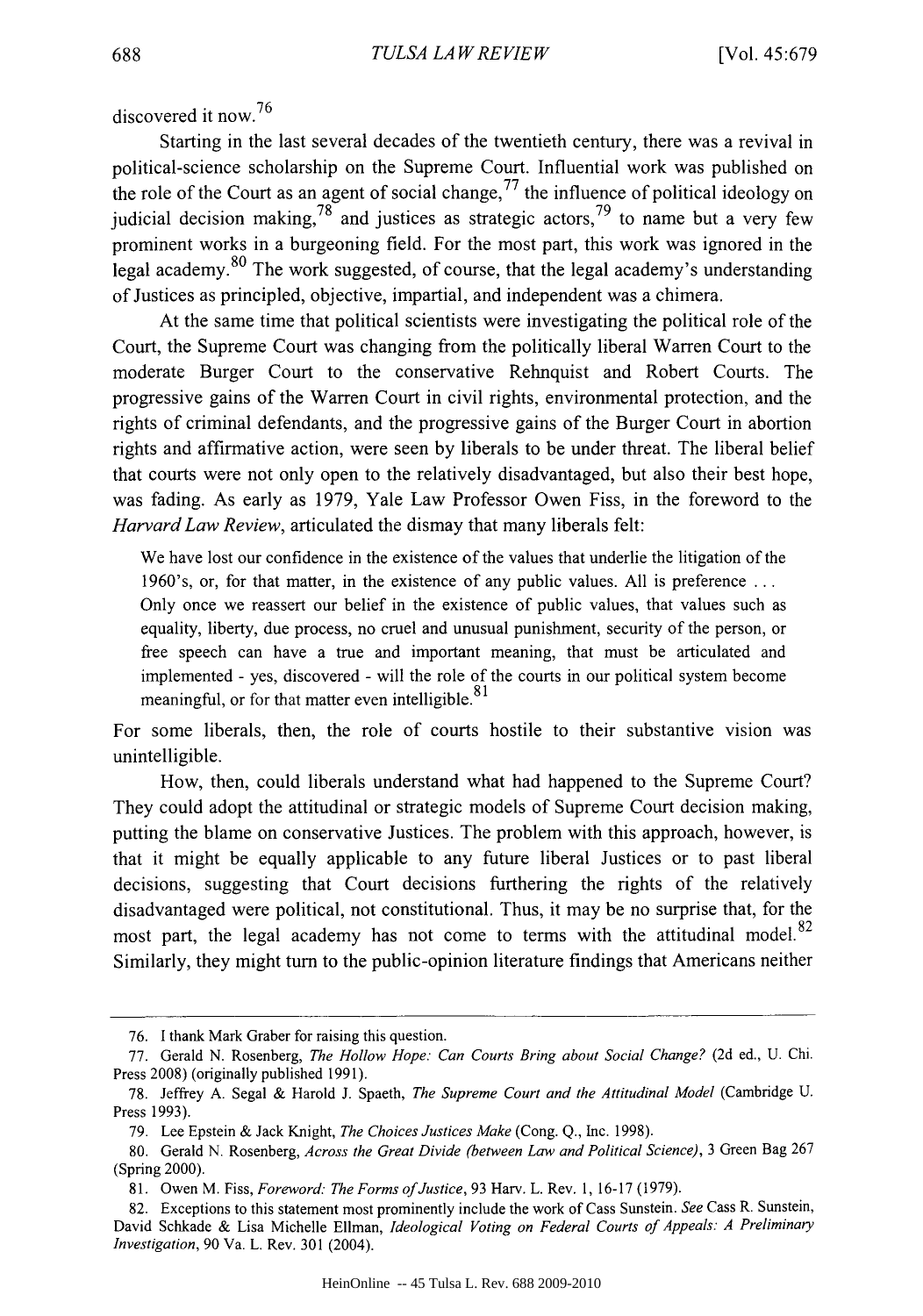understand the rights contained in the Constitution nor have much awareness of Court decisions interpreting them. But this, too, is problematic for the liberal project of creating a more just and equal society because it suggests that the Supreme Court and the Constitution are somewhat peripheral to social change. Here, too, it is little surprise that this literature has been mostly ignored in legal scholarship.

**A** more promising approach might be to turn to the older historical literature that understands Court decisions as a product of majoritarian views and elite interests. **If** this were the case, then right-wing courts were the fault not of the Court and the Constitution, but of the people and their government. Changing electoral outcomes and popular views, then, could lead to a liberal reinvigoration of constitutional law which would be legitimate. In Fiss's words, it would make the role of the courts intelligible again. As Friedman puts it in the last sentence of his book, "In the final analysis, when it comes to the Constitution, we are the highest court in the land." $83$ 

**I** do not know of course, if this is what motivated Powe or Friedman. **I** do know, however, that they both reached out to certain parts of the political-science literature and not others. Powe writes that he has written a "law professor's book enlightened **by** political science and history."<sup>84</sup> And Friedman is deeply engaged with much politicalscience writing. Yet it remains curious that they invested so much time, at this historical moment, in producing monumental books that add detail and color but no new theoretical insight.

In the end, both books remind readers that constitutional interpretation is not set in stone. Their message is that democratic citizens have an important role to play in influencing the society in which we live. This is a message that can never be repeated too often, especially when it is done so well.

**<sup>83.</sup>** Friedman, *supra n.* **7,** at **385.**

<sup>84.</sup> Powe, *supra n.* **1,** at viii.